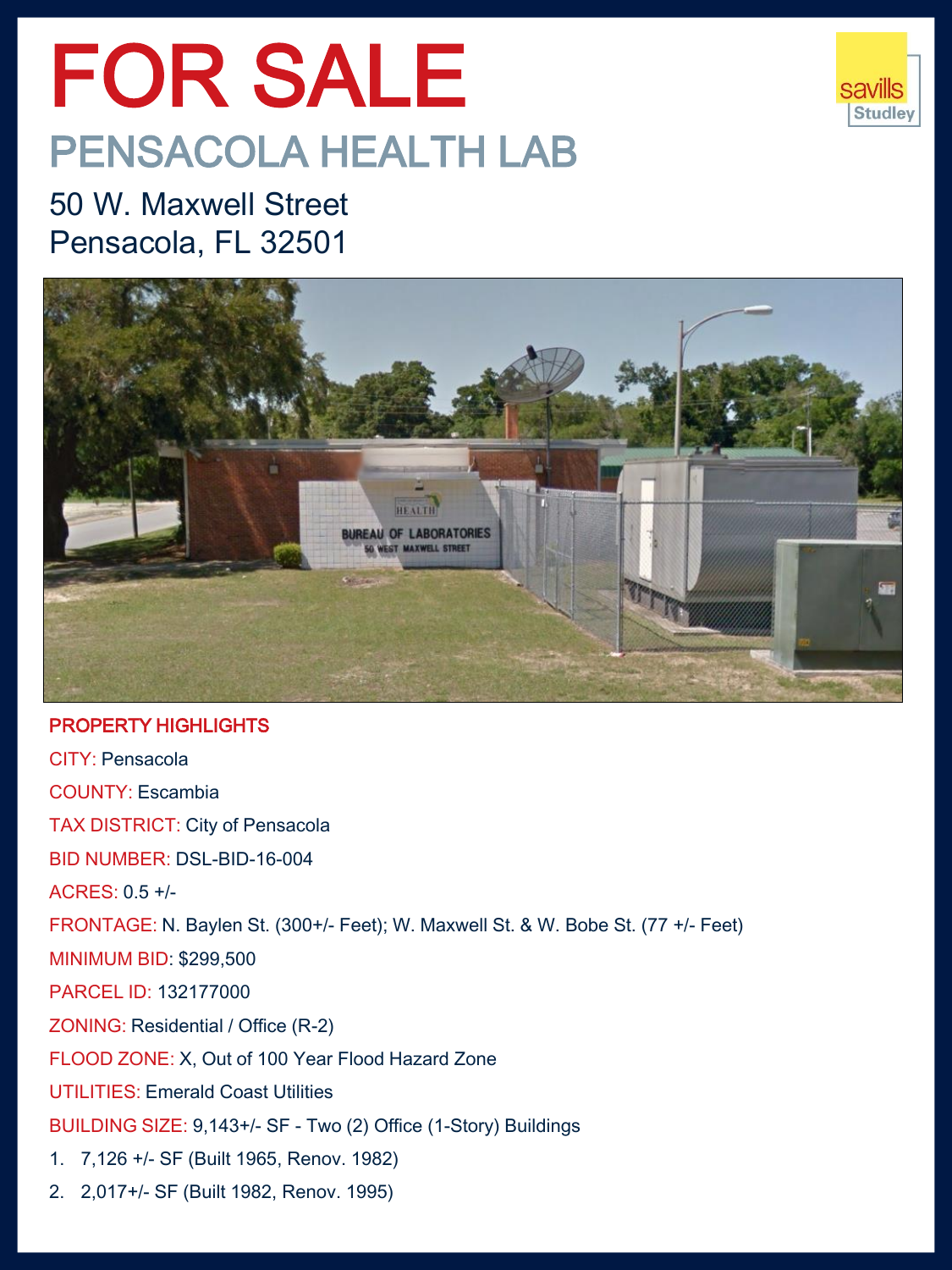## 9,143 +/- SF BUILDING

### Pensacola Health Lab 50 W. Maxwell Street Pensacola, FL 32501

### Property Overview



#### PROPERTY DESCRIPTION

The subject property consist of two brick buildings totaling approximately 9,143 square feet on 0.5+/ acres. The original building is approximately 7,126 square feet and was built in 1965 and then was renovated in 1982. The second building as added on in 1982 and is approximately 2,017 square feet. Both buildings were renovated again in 1995. The buildings are located within the City of Pensacola behind the Escambia County Clerk's Comptroller Offices off of N. Baylen Street between W. Maxwell Street and W. Bobe Street.

#### **PRICING**

The minimum acceptable bid is \$299,500. Any bids less than the minimum bid amount will be considered counterproposals and will be deemed non-responsive and rejected. The bid shall be accompanied by an earnest money deposit in the amount of 10% of the bidder's bid amount. For more information including the Bid Conditions and Sales Contract please visit [www.myfloridalands.com](http://www.myfloridalands.com/).

The subject property is being sold "as is", "where is". Bids will be accepted until 12:00 NOON, EDT, TUESDAY, MAY 17, 2016. The Florida Department of Environmental Protection or Savills Studley Occupier Services are not responsible for bids mailed but not received by 12:00 NOON, EDT, TUESDAY, MAY 17, 2016. All bids received by the bid submission deadline will be publicly opened at 1:00 PM EDT, TUESDAY, MAY 17, 2016.

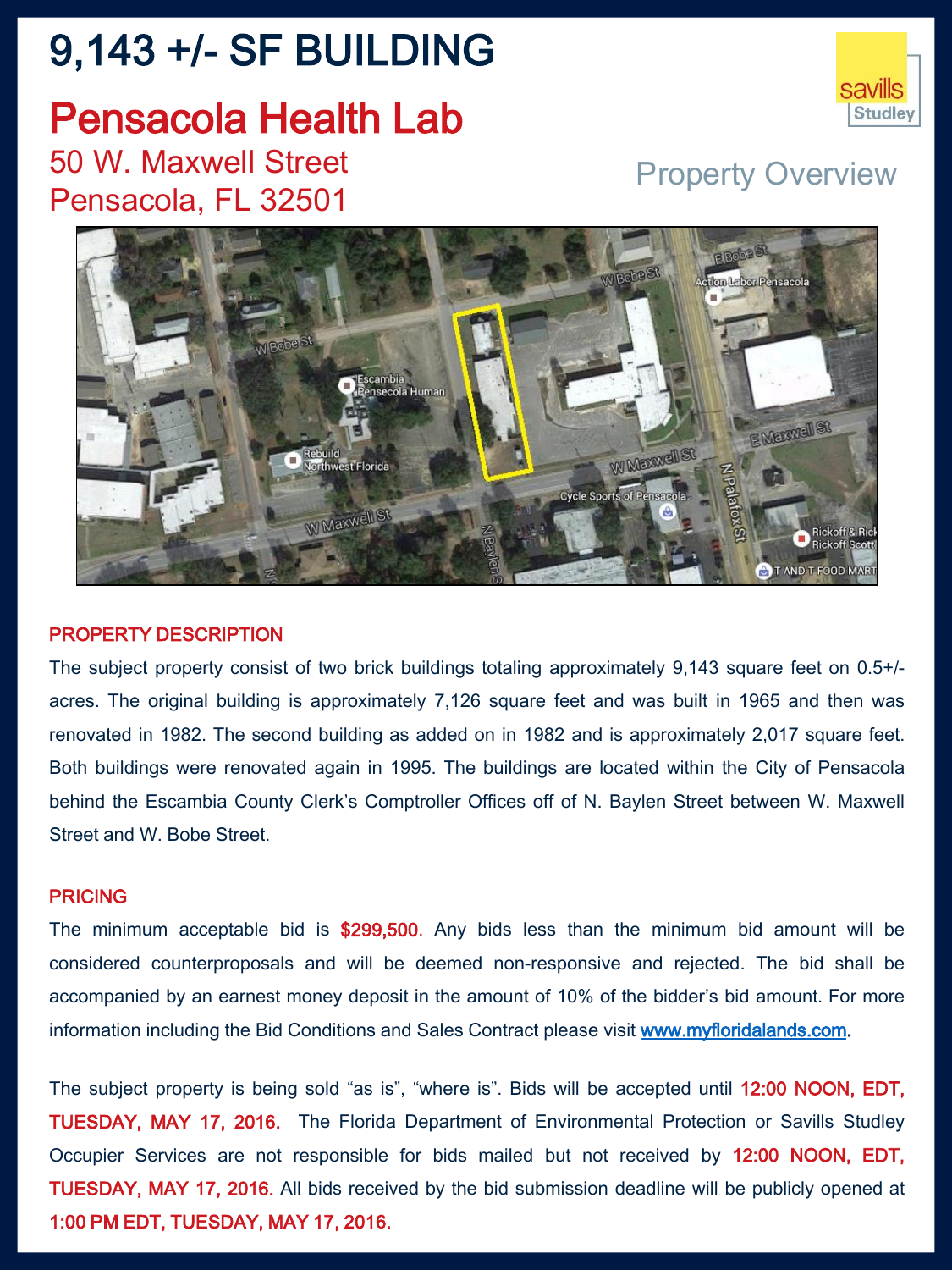## 9,143 +/- SF BUILDING

# Pensacola Health Lab



50 W. Maxwell Street Pensacola, FL 32501

Property Location